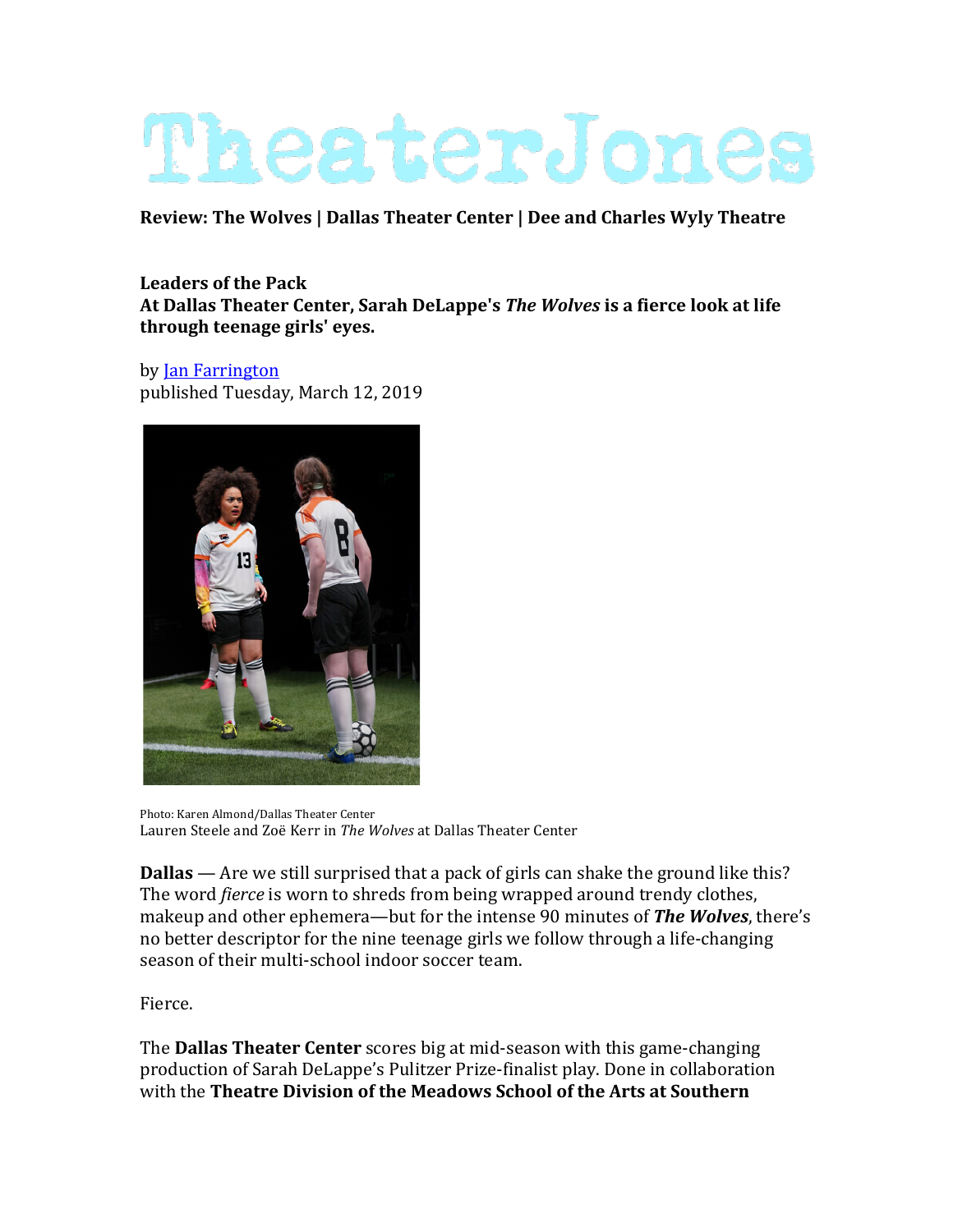**Methodist University, DTC's all-female cast includes a half-dozen student actors** from the university's theater programs (plus a recent graduate or two), and is a showcase for, as DTC artistic director Kevin Moriarty told the audience on press night, "how lucky we are" to have this pipeline of talent heading our way.

*The Wolves* isn't a dainty piece. It doesn't take us by the hand—it pulls us along by the guts, laughing and struggling all the way. Our emotions clench and roil as we work to understand characters, decipher overlapping conversations and sort through competing, shifting relationships. And then suddenly we are all in, flinging ourselves completely into this very specific world. We flinch, recognize, laugh, and agonize as the girls battle toward the edge—is it a launch point or a cliff drop?—of becoming women. The twenty-something playwright doesn't shy away from language to make mothers turn pale, but there's no doubt of its truth. Player 46 (team members are identified by jersey numbers, not names) is a mysterious "new girl" with mad soccer skills. Player 2 knits scarves to help "caged" Mexican children at the border. Player 00 loses her lunch before every game. Player 25, the team captain, has had it with Player 7's potty mouth—and Player 14 clings too hard to her role as 7's sidekick. These girls, like a true wolf pack, are bonded for life to their team, though inevitably they will grow away from it. In a telling, touching side story, we learn that the Wolves began as a team of six-year-old "Blossoms"...with Moms on the sidelines bringing bags of fresh orange slices for energy and hydration.

The ensemble work is funny, jolting, and engaging, and it doesn't take more than  $15$ minutes to become crystal clear about who's who. The full cast roster (including actor and SMU acting teacher Alison Pistorious as the one adult character) includes Ana Hagedorn, Zoë Kerr, Sydney Lo, Kylie Tru Ritter, Amber Rossi, Molly Searcy, Lauren Steele, Kim Taff, and Elena Urdaneta—and you will remember every one of their characters as you ponder the play tomorrow...and the next day. Director Wendy Dann maintains a fine balance, helping us follow the team as a living organism without losing track of individual characters and their stories. Prepping for games on the green indoor "grass" (Steve TenEyck's set design of soccer-field turf and chalk lines in the Wyly Theatre's studio space—bathed in Adam Honoré's clear lights—reminds us these girls are green and growing too), the nine move smoothly through stretches, shifting positions with dance-like synchronicity—and talking a mile a minute about everything from Cambodia's mass killings to zits and periods. Mostly from privileged families, they seem educated and naïve in equal measures. One girl defends her clueless-ness with "We don't do genocide until senior year." But there isn't much of childhood left in these girls. Team captain No. 25 lets the new player know the score: "It never gets easier. You get better."

The nine actors, almost none of them experienced soccer players, put on a convincing show of ball skills and maneuvering—and a fascinating demonstration of the "walk-and-chew-gum" phenomenon as they juggle non-stop movement and endless talk with what looks like ease...but must be ridiculously demanding. One can only imagine the physical work that went into this show: the play called on the input